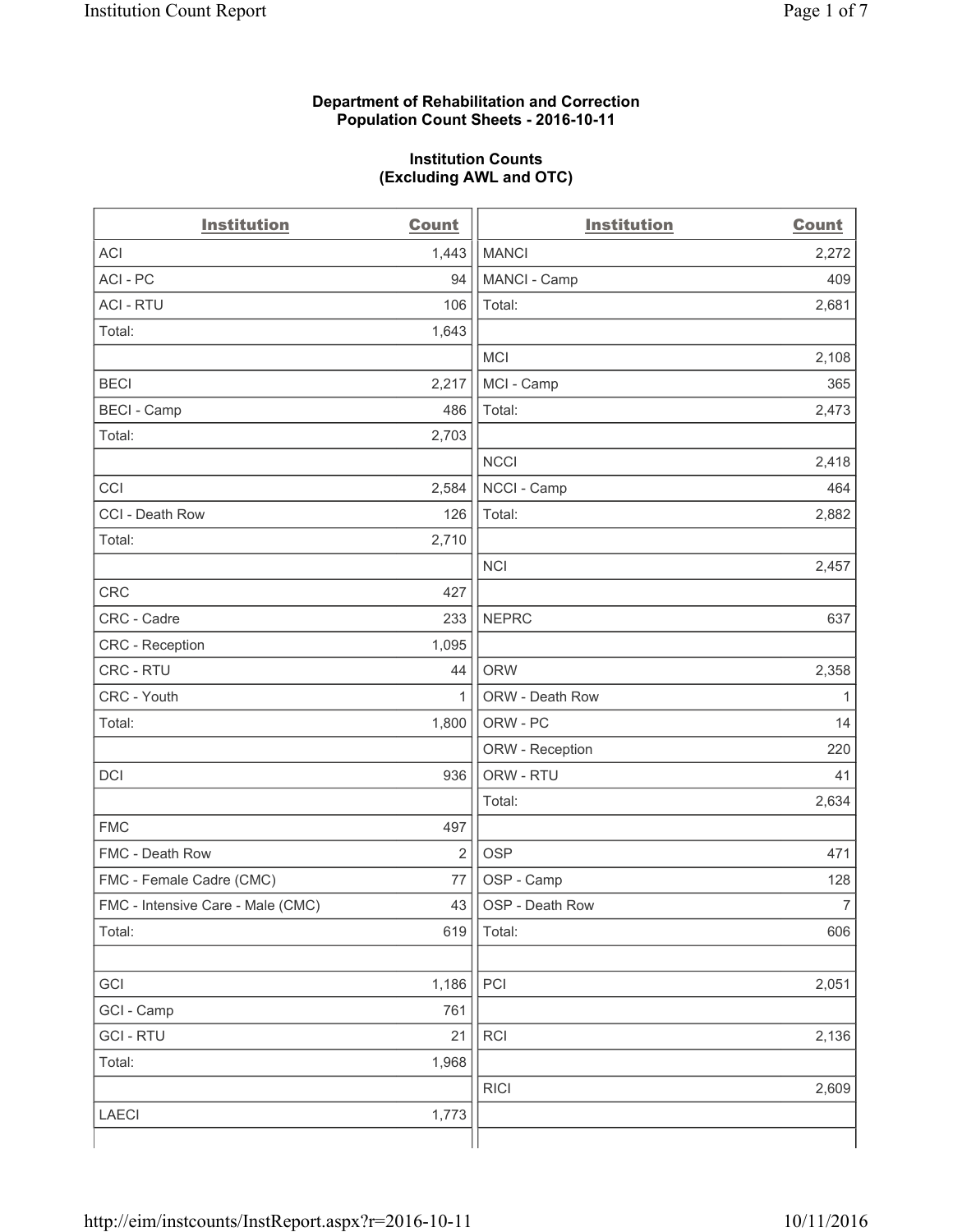|                          |       | SCI            |                          | 1,959  |
|--------------------------|-------|----------------|--------------------------|--------|
| LECI                     | 2,132 |                |                          |        |
| LECI - Camp              | 182   | SOCF           |                          | 1,156  |
| Total:                   | 2,314 | SOCF - RTU     |                          | 57     |
|                          |       | Total:         |                          | 1,213  |
| LOCI                     | 2,283 |                |                          |        |
|                          |       | <b>TCI</b>     |                          | 1,097  |
| LORCI                    | 266   | TCI - Camp     |                          | 443    |
| LORCI - Cadre            | 162   | Total:         |                          | 1,540  |
| <b>LORCI - Reception</b> | 1,276 |                |                          |        |
| Total:                   | 1,704 | <b>TOCI</b>    |                          | 1,085  |
|                          |       | TOCI - PC      |                          | 104    |
| <b>MACI</b>              | 949   | Total:         |                          | 1,189  |
| MACI - Minimum           | 1,296 |                |                          |        |
| Total:                   | 2,245 | <b>WCI</b>     |                          | 1,156  |
|                          |       | <b>WCI-RTU</b> |                          | 88     |
|                          |       | Total:         |                          | 1,244  |
|                          |       |                | <b>Total Population:</b> | 51,009 |

\* The Total Population includes 30 Offenders with Reason Codes 30 & 31. \*\* The Total Population includes 35 Offenders with Reason Code 0A.

# **Male Population by Security Level (Include AWL and Exclude OTC)**

| <b>Security Level</b>  |                   | <b>Body</b> | <b>AWL</b> | $(-OTC)$ | <b>Total</b> |
|------------------------|-------------------|-------------|------------|----------|--------------|
| Total Level 5          |                   | 107         | 0          | 0        | 107          |
| Total Level 4          |                   | 1,938       | 23         | 15       | 1,946        |
| Total Level 3          |                   | 12,108      | 171        | 137      | 12,142       |
| Total Level 2          |                   | 16,614      | 221        | 148      | 16,687       |
| <b>Total Level 1</b>   |                   | 15,730      | 156        | 89       | 15,797       |
| <b>Total Death Row</b> |                   | 136         |            | 0        | 137          |
|                        | <b>Total Male</b> | 46,633      | 572        | 389      | 46,816       |

### **Female Population by Institution (Include AWL and Exclude OTC)**

| <b>Institution</b>       | <b>Body</b> | <b>AWL</b> | $(-OTC)$ | <b>Total</b> |
|--------------------------|-------------|------------|----------|--------------|
| <b>DCI</b>               | 936         |            |          | 936          |
| <b>FMC</b>               | 23          |            |          | 23           |
| FMC - Female Cadre (CMC) | 77          |            |          |              |
| <b>NEPRC</b>             | 637         | 13         |          | 643          |
| <b>ORW</b>               | 2,358       | 44         | 27       | 2,375        |
|                          |             |            |          |              |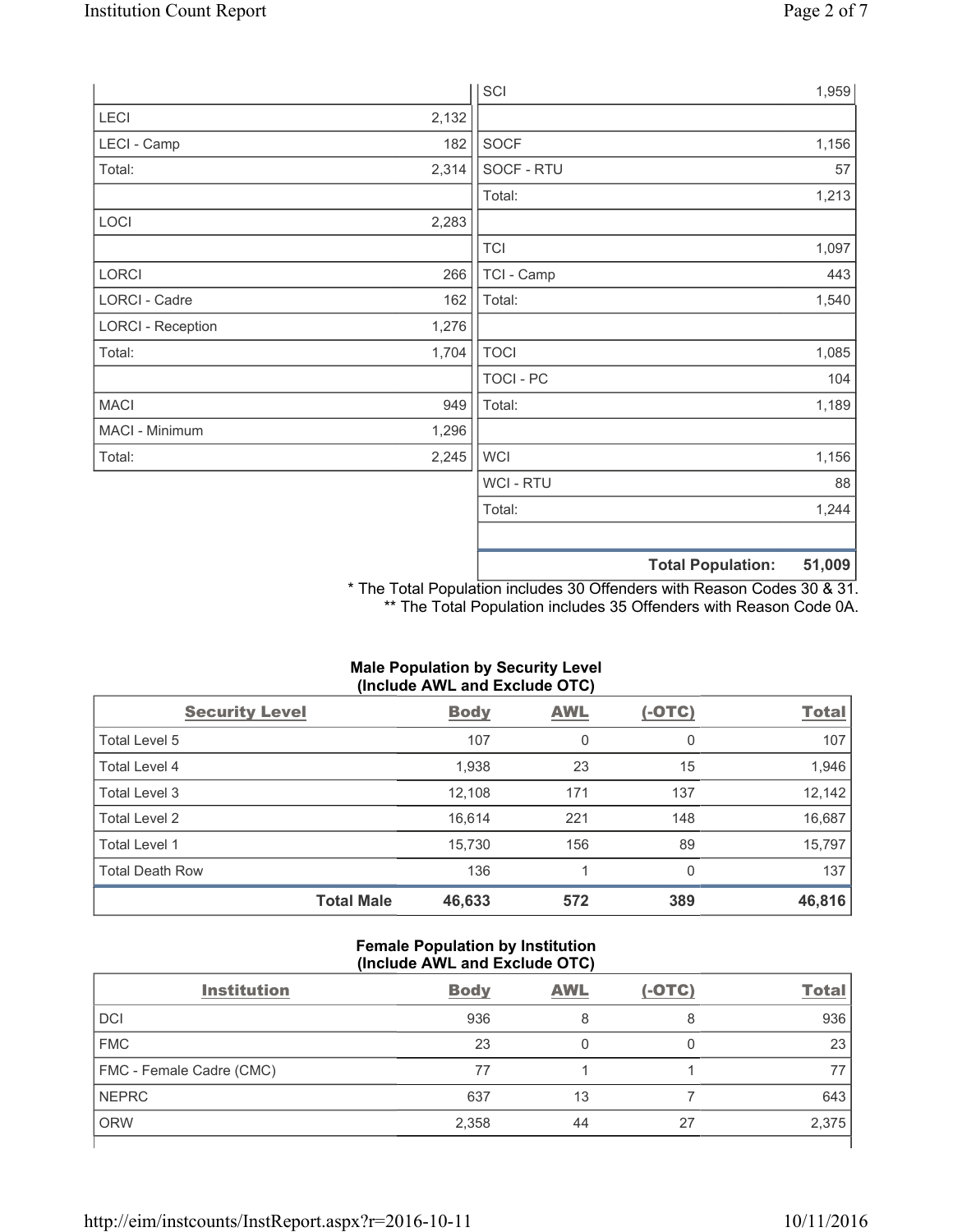| <b>ORW - Death Row</b> |                          |        | 0   |     |        |
|------------------------|--------------------------|--------|-----|-----|--------|
| ORW - PC               |                          | 14     | 0   |     | 14     |
| ORW - Reception        |                          | 220    |     |     | 220    |
| ORW - RTU              |                          | 41     |     |     | 41     |
|                        | <b>Total Female</b>      | 4,307  | 66  | 43  | 4,330  |
|                        | <b>Total Population:</b> | 50,940 | 638 | 432 | 51,146 |

#### **Male Population by Institution: Security Level 5 (Include AWL and Exclude OTC)**

|                   | <b>Institution</b>   | <b>Body</b> | <b>AWL</b> | $(-OTC)$ | <b>Total</b> |
|-------------------|----------------------|-------------|------------|----------|--------------|
| <b>OSP</b>        |                      | 104         |            |          | 104          |
| <b>SOCF</b>       |                      |             |            |          |              |
| <b>SOCF - RTU</b> |                      |             |            |          |              |
|                   | <b>Total Level 5</b> | 107         |            |          | 107          |

## **Male Population by Institution: Security Level 4 (Include AWL and Exclude OTC)**

| <b>Institution</b>       | <b>Body</b>      | <b>AWL</b>          | $(-OTC)$            | <b>Total</b>     |
|--------------------------|------------------|---------------------|---------------------|------------------|
| <b>ACI</b>               | $\overline{2}$   | $\mathsf{O}\xspace$ | $\mathsf 0$         | $\sqrt{2}$       |
| <b>BECI</b>              | $\overline{4}$   | $\mathsf{O}\xspace$ | $\mathsf{O}\xspace$ | $\overline{4}$   |
| CCI                      | $\overline{4}$   | $\mathsf{O}\xspace$ | $\mathsf 0$         | $\overline{4}$   |
| CRC                      | $10$             | $\mathsf{O}\xspace$ | $\mathsf{O}\xspace$ | $10$             |
| CRC - Reception          | $\overline{4}$   | $\mathsf{O}\xspace$ | $\mathsf 0$         | $\overline{4}$   |
| LECI                     | 15               | $\mathsf{O}\xspace$ | $\mathsf 0$         | 15               |
| LOCI                     | 8                | $\mathsf{O}\xspace$ | $\mathsf{O}\xspace$ | $\,8\,$          |
| LORCI                    | $\boldsymbol{9}$ | $\overline{2}$      | $\overline{2}$      | $\boldsymbol{9}$ |
| <b>LORCI - Reception</b> | $\overline{4}$   | $\mathsf{O}\xspace$ | $\mathsf{O}\xspace$ | $\overline{4}$   |
| <b>MACI</b>              | 1                | $\mathsf{O}\xspace$ | $\mathsf 0$         | $\mathbf{1}$     |
| <b>MANCI</b>             | 38               | $\mathsf{O}\xspace$ | $\mathsf{O}\xspace$ | 38               |
| <b>NCCI</b>              | 8                | $\mathsf{O}\xspace$ | $\mathsf{O}\xspace$ | $\,8\,$          |
| <b>NCI</b>               | $\overline{4}$   | $\mathsf{O}\xspace$ | $\mathsf{O}\xspace$ | $\overline{4}$   |
| <b>OSP</b>               | 357              | $\overline{4}$      | 4                   | 357              |
| <b>RCI</b>               | 27               | $\mathbf{1}$        | 0                   | 28               |
| SCI                      | $\overline{4}$   | $\mathbf 0$         | $\mathbf 0$         | $\overline{4}$   |
| SOCF                     | 1,144            | 10                  | $\overline{7}$      | 1,147            |
| SOCF - RTU               | 51               | $\mathsf{O}\xspace$ | $\mathsf{O}\xspace$ | 51               |
| <b>TCI</b>               | 1                | $\mathbf 0$         | $\mathbf 0$         | $\mathbf{1}$     |
| <b>TOCI</b>              | 199              | $\,6\,$             | $\overline{2}$      | 203              |
| TOCI - PC                | 17               | $\mathbf 0$         | $\mathsf{O}\xspace$ | 17               |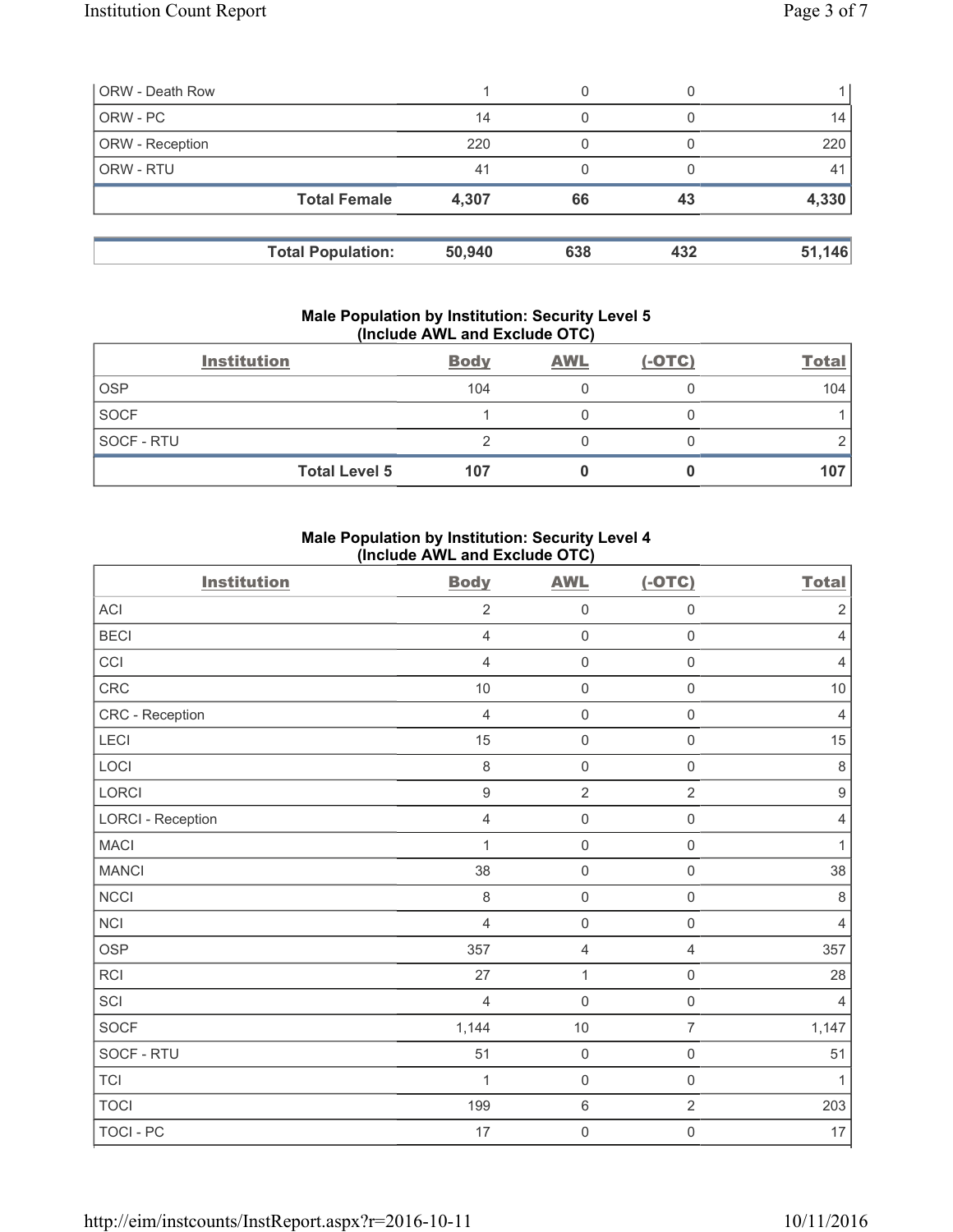| <b>WCI</b>     |                      |       |    |    | $\bigcap$<br>_ |
|----------------|----------------------|-------|----|----|----------------|
| <b>WCI-RTU</b> |                      |       |    |    | 6              |
|                | <b>Total Level 4</b> | 1,938 | 23 | 15 | 1,946          |

## **Male Population by Institution: Security Level 3 (Include AWL and Exclude OTC)**

| <b>Institution</b>                | <b>Body</b>      | <b>AWL</b>          | $(-OTC)$            | <b>Total</b>   |
|-----------------------------------|------------------|---------------------|---------------------|----------------|
| <b>ACI</b>                        | 28               | $\mathsf 0$         | $\mathsf 0$         | 28             |
| <b>BECI</b>                       | $\overline{4}$   | $\mathsf{O}\xspace$ | $\mathsf 0$         | 4              |
| CCI                               | 8                | $\mathbf 0$         | $\mathsf 0$         | 8              |
| CRC                               | 82               | 10                  | 10                  | 82             |
| CRC - Cadre                       | 174              | $\mathsf{O}\xspace$ | $\mathsf 0$         | 174            |
| CRC - Reception                   | 707              | 23                  | 13                  | 717            |
| CRC - RTU                         | 42               | $\mathsf{O}\xspace$ | $\mathsf 0$         | 42             |
| CRC - Youth                       | $\mathbf{1}$     | $\mathsf{O}\xspace$ | $\mathsf{O}\xspace$ | $\mathbf{1}$   |
| <b>FMC</b>                        | 6                | $\mathsf 0$         | $\mathsf{O}\xspace$ | $\,6$          |
| FMC - Intensive Care - Male (CMC) | $\sqrt{3}$       | $\mathsf{O}\xspace$ | $\mathsf{O}\xspace$ | $\mathsf 3$    |
| GCI                               | $\mathbf 2$      | $\mathsf{O}\xspace$ | $\mathsf{O}\xspace$ | $\overline{2}$ |
| <b>LAECI</b>                      | $\mathbf{1}$     | $\mathsf{O}\xspace$ | $\mathsf{O}\xspace$ | $\mathbf{1}$   |
| LECI                              | 1,983            | $\,6\,$             | $\,6\,$             | 1,983          |
| LOCI                              | $\boldsymbol{9}$ | $\mathbf 0$         | $\mathsf 0$         | $\hbox{9}$     |
| <b>LORCI</b>                      | 95               | 42                  | 36                  | 101            |
| <b>LORCI - Cadre</b>              | 104              | $\mathsf{O}\xspace$ | $\mathsf{O}\xspace$ | 104            |
| <b>LORCI - Reception</b>          | 918              | $\mathsf{O}\xspace$ | $\mathsf{O}\xspace$ | 918            |
| <b>MACI</b>                       | 881              | $\,$ 6 $\,$         | $\overline{4}$      | 883            |
| <b>MANCI</b>                      | 2,158            | 22                  | 20                  | 2,160          |
| MCI                               | $\overline{4}$   | $\mathsf{O}\xspace$ | $\mathsf{O}\xspace$ | $\overline{4}$ |
| <b>NCCI</b>                       | $\overline{4}$   | $\mathbf 1$         | $\mathbf{1}$        | 4              |
| <b>NCI</b>                        | $\sqrt{2}$       | $\mathsf{O}\xspace$ | $\mathsf 0$         | $\sqrt{2}$     |
| <b>OSP</b>                        | 3                | $\mathsf{O}\xspace$ | $\mathsf 0$         | $\mathsf 3$    |
| PCI                               | 33               | $\overline{2}$      | $\mathsf 0$         | 35             |
| <b>RCI</b>                        | 1,840            | 29                  | 23                  | 1,846          |
| RICI                              | $\overline{4}$   | $\mathsf{O}\xspace$ | $\mathsf 0$         | $\overline{4}$ |
| SCI                               | $\boldsymbol{9}$ | $\mathsf 0$         | $\mathsf 0$         | $9\,$          |
| SOCF                              | $10$             | $\mathsf{O}\xspace$ | $\mathsf 0$         | 10             |
| SOCF - RTU                        | $\overline{4}$   | $\mathsf 0$         | $\mathsf{O}\xspace$ | $\overline{4}$ |
| <b>TCI</b>                        | 1,025            | 13                  | $\,8\,$             | 1,030          |
| TCI - Camp                        | $\overline{2}$   | $\mathsf 0$         | $\mathsf 0$         | $\overline{2}$ |
| <b>TOCI</b>                       | 745              | $\,8\,$             | $\overline{7}$      | 746            |
| <b>TOCI - PC</b>                  | 87               | $\mathsf{O}\xspace$ | $\mathsf 0$         | 87             |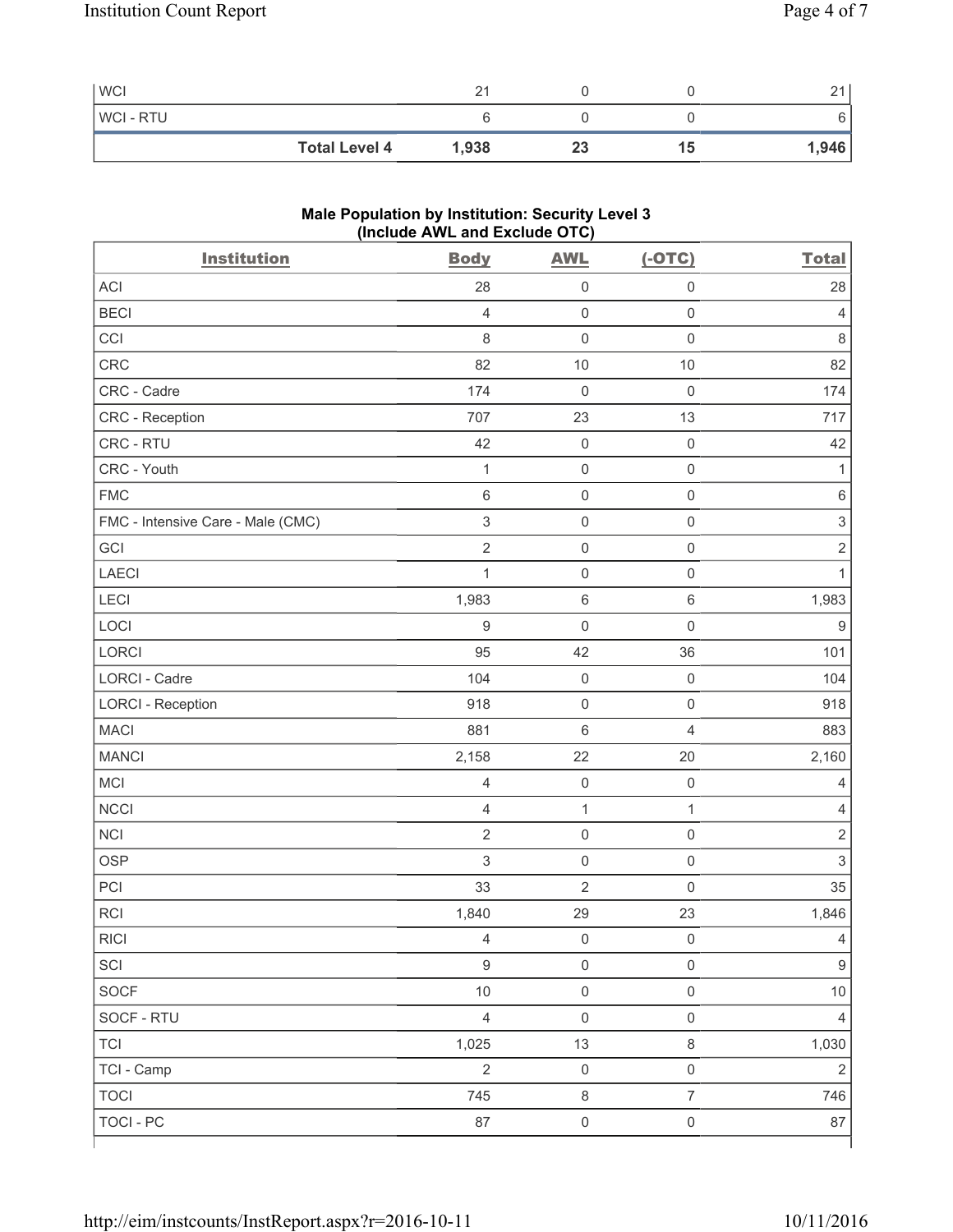| <b>WCI</b>     |                      | 1,052  |     | 1,052  |
|----------------|----------------------|--------|-----|--------|
| <b>WCI-RTU</b> |                      | 78     |     | 78     |
|                | <b>Total Level 3</b> | 12,108 | 137 | 12,142 |

## **Male Population by Institution: Security Level 2 (Include AWL and Exclude OTC)**

| <b>Institution</b>                | <b>Body</b>         | <b>AWL</b>          | $(-OTC)$                  | <b>Total</b> |
|-----------------------------------|---------------------|---------------------|---------------------------|--------------|
| <b>ACI</b>                        | 728                 | $\overline{4}$      | $\ensuremath{\mathsf{3}}$ | 729          |
| ACI - PC                          | 93                  | $\mathbf{1}$        | 1                         | 93           |
| <b>ACI - RTU</b>                  | 77                  | $\mathbf 0$         | $\mathsf{O}\xspace$       | 77           |
| <b>BECI</b>                       | 1,419               | 20                  | 12                        | 1,427        |
| CCI                               | 1,814               | 14                  | $\overline{7}$            | 1,821        |
| CRC                               | 167                 | $\,$ 3 $\,$         | $\overline{2}$            | 168          |
| CRC - Cadre                       | 59                  | $\mathsf{O}\xspace$ | $\mathsf{O}\xspace$       | 59           |
| CRC - Reception                   | 241                 | $\overline{7}$      | $\,6\,$                   | 242          |
| CRC - RTU                         | $\mathbf{1}$        | $\mathsf 0$         | $\mathsf{O}\xspace$       | $\mathbf{1}$ |
| CRC - Youth                       | $\mathsf{O}\xspace$ | $\mathbf{1}$        | $\mathbf 1$               | $\mathbf 0$  |
| <b>FMC</b>                        | 6                   | $\mathsf 0$         | $\mathsf{O}\xspace$       | 6            |
| FMC - Intensive Care - Male (CMC) | 19                  | $\mathsf{O}\xspace$ | $\mathsf{O}\xspace$       | 19           |
| GCI                               | 677                 | $\,8\,$             | $\overline{4}$            | 681          |
| <b>GCI-RTU</b>                    | 12                  | $\mathsf 0$         | $\mathsf{O}\xspace$       | 12           |
| LAECI                             | 1,132               | 13                  | $\boldsymbol{9}$          | 1,136        |
| LECI                              | 122                 | $\mathsf{O}\xspace$ | $\mathsf{O}\xspace$       | 122          |
| LOCI                              | 1,266               | 16                  | 12                        | 1,270        |
| LORCI                             | 107                 | 24                  | 23                        | 108          |
| LORCI - Cadre                     | 50                  | $\mathbf{1}$        | $\mathbf 0$               | 51           |
| <b>LORCI - Reception</b>          | 261                 | $\mathsf{O}\xspace$ | $\mathsf{O}\xspace$       | 261          |
| <b>MACI</b>                       | 67                  | $\mathbf 1$         | $\mathbf{1}$              | 67           |
| <b>MANCI</b>                      | 45                  | $\mathbf{1}$        | $\mathbf{1}$              | 45           |
| MCI                               | 1,559               | 19                  | $10$                      | 1,568        |
| MCI - Camp                        | $\mathbf{1}$        | $\mathsf 0$         | $\mathsf{O}\xspace$       | 1            |
| <b>NCCI</b>                       | 1,490               | 19                  | 13                        | 1,496        |
| NCCI - Camp                       | 19                  | $\mathsf{O}\xspace$ | $\mathsf 0$               | $19$         |
| <b>NCI</b>                        | 1,672               | 19                  | 12                        | 1,679        |
| PCI                               | 706                 | 14                  | $\overline{7}$            | 713          |
| <b>RCI</b>                        | 269                 | $\mathbf{1}$        | $\mathbf{1}$              | 269          |
| <b>RICI</b>                       | 1,559               | 22                  | 12                        | 1,569        |
| SCI                               | 835                 | 13                  | 11                        | 837          |
| <b>TCI</b>                        | 30                  | $\mathsf{O}\xspace$ | $\mathsf 0$               | $30\,$       |
| <b>TOCI</b>                       | 26                  | $\mathsf{O}\xspace$ | $\mathsf{O}\xspace$       | 26           |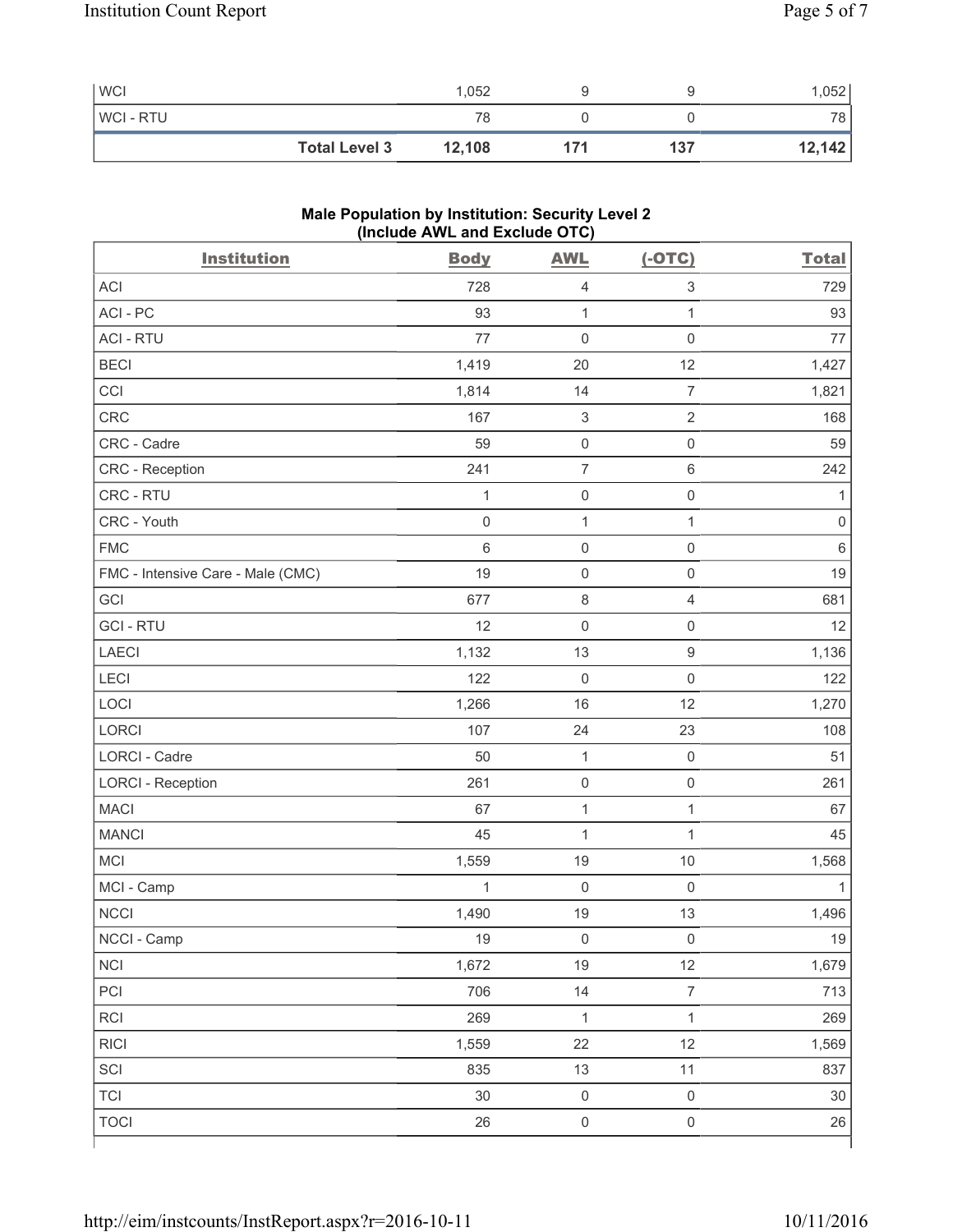| <b>WCI</b>     |                      | 82     |     |     | 82     |
|----------------|----------------------|--------|-----|-----|--------|
| <b>WCI-RTU</b> |                      |        |     |     |        |
|                | <b>Total Level 2</b> | 16,614 | 221 | 148 | 16,687 |

## **Male Population by Institution: Security Level 1 (Include AWL and Exclude OTC)**

| <b>Institution</b>                | <b>Body</b>      | <b>AWL</b>                | $(-OTC)$                  | <b>Total</b> |
|-----------------------------------|------------------|---------------------------|---------------------------|--------------|
| <b>ACI</b>                        | 685              | $\mathsf{O}\xspace$       | $\mathsf{O}\xspace$       | 685          |
| ACI - PC                          | 1                | $\mathsf{O}\xspace$       | $\mathsf{O}\xspace$       | 1            |
| <b>ACI - RTU</b>                  | 29               | $\mathbf 0$               | $\mathsf{O}\xspace$       | 29           |
| <b>BECI</b>                       | 790              | 15                        | 5                         | 800          |
| <b>BECI - Camp</b>                | 486              | $\mathsf{O}\xspace$       | $\mathsf{O}\xspace$       | 486          |
| CCI                               | 758              | $\,8\,$                   | $\,6\,$                   | 760          |
| <b>CRC</b>                        | 108              | $\overline{4}$            | $\ensuremath{\mathsf{3}}$ | 109          |
| CRC - Reception                   | 139              | $\sqrt{5}$                | $\overline{4}$            | 140          |
| CRC - RTU                         | $\mathbf{1}$     | $\mathsf 0$               | $\mathsf{O}\xspace$       | $\mathbf{1}$ |
| <b>FMC</b>                        | 461              | $\sqrt{2}$                | $\mathbf{1}$              | 462          |
| FMC - Intensive Care - Male (CMC) | 21               | $\mathsf{O}\xspace$       | $\mathbf 0$               | 21           |
| GCI                               | 507              | 11                        | $\,6\,$                   | 512          |
| GCI - Camp                        | 761              | $\mathsf{O}\xspace$       | $\mathsf{O}\xspace$       | 761          |
| <b>GCI-RTU</b>                    | $\boldsymbol{9}$ | $\mathsf{O}\xspace$       | $\mathsf{O}\xspace$       | $\mathsf g$  |
| <b>LAECI</b>                      | 640              | $\overline{4}$            | $\ensuremath{\mathsf{3}}$ | 641          |
| LECI                              | 12               | $\mathbf{1}$              | 1                         | 12           |
| LECI - Camp                       | 182              | $\mathsf 0$               | $\mathbf 0$               | 182          |
| LOCI                              | 1,000            | $\mathbf 5$               | $\mathsf 3$               | 1,002        |
| <b>LORCI</b>                      | 54               | $\ensuremath{\mathsf{3}}$ | $\overline{2}$            | 55           |
| LORCI - Cadre                     | 8                | $\mathsf{O}\xspace$       | $\mathsf{O}\xspace$       | 8            |
| <b>LORCI - Reception</b>          | 93               | $\mathbf{1}$              | $\mathbf{1}$              | 93           |
| MACI - Minimum                    | 1,296            | $\overline{\mathcal{I}}$  | $\,$ 5 $\,$               | 1,298        |
| <b>MANCI</b>                      | 31               | $\,$ 3 $\,$               | $\mathsf 3$               | 31           |
| MANCI - Camp                      | 409              | $\sqrt{2}$                | $\sqrt{2}$                | 409          |
| <b>MCI</b>                        | 545              | $\overline{7}$            | $\ensuremath{\mathsf{3}}$ | 549          |
| MCI - Camp                        | 364              | $\mathsf{O}\xspace$       | $\mathsf{O}\xspace$       | 364          |
| <b>NCCI</b>                       | 916              | 11                        | $\overline{7}$            | 920          |
| NCCI - Camp                       | 445              | $\mathsf{O}\xspace$       | $\mathsf 0$               | 445          |
| <b>NCI</b>                        | 778              | $10$                      | $\,6\,$                   | 782          |
| <b>OSP</b>                        | $\overline{7}$   | $\sqrt{2}$                | $\mathbf{1}$              | $\,8\,$      |
| OSP - Camp                        | 128              | $\overline{4}$            | $\ensuremath{\mathsf{3}}$ | 129          |
| PCI                               | 1,312            | 24                        | 11                        | 1,325        |
| <b>RICI</b>                       | 1,046            | $\,8\,$                   | $\overline{4}$            | 1,050        |